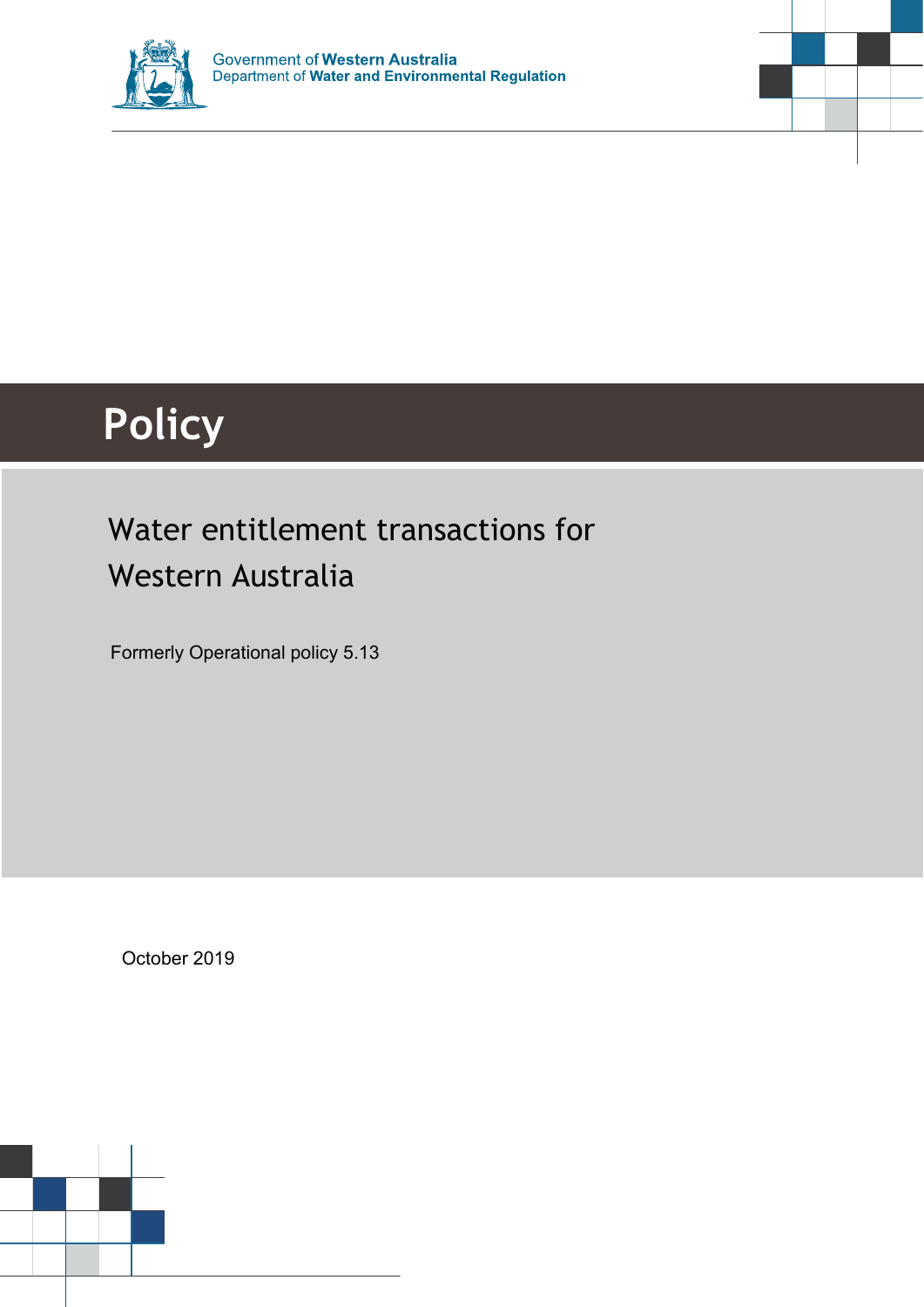Department of Water and Environmental Regulation 8 Davidson Terrace

Joondalup Western Australia 6027

Telephone +61 8 6364 7000 Facsimile +61 8 6364 7001

National Relay Service 13 36 77 www.dwer.wa.gov.au

© Government of Western Australia

October 2019

This work is copyright. You may download, display, print and reproduce this material in unaltered form only (retaining this notice) for your personal, non-commercial use or use within your organisation. Apart from any use as permitted under the *Copyright Act 1968*, all other rights are reserved. Requests and inquiries concerning reproduction and rights should be addressed to the Department of Water and Environmental Regulation.

FIRST 115741

For more information about this policy, contact: Principal Policy Officer, Water Policy branch.

#### **Disclaimer**

This document has been published by the Department of Water and Environmental Regulation. Any representation, statement, opinion or advice expressed or implied in this publication is made in good faith and on the basis that the Department of Water and Environmental Regulation and its employees are not liable for any damage or loss whatsoever which may occur as a result of action taken or not taken, as the case may be in respect of any representation, statement, opinion or advice referred to herein. Professional advice should be obtained before applying the information contained in this document to particular circumstances.

This publication is available at [www.dwer.wa.gov.au](http://www.dwer.wa.gov.au/) or for those with special needs it can be made available in alternative formats such as audio, large print, or Braille.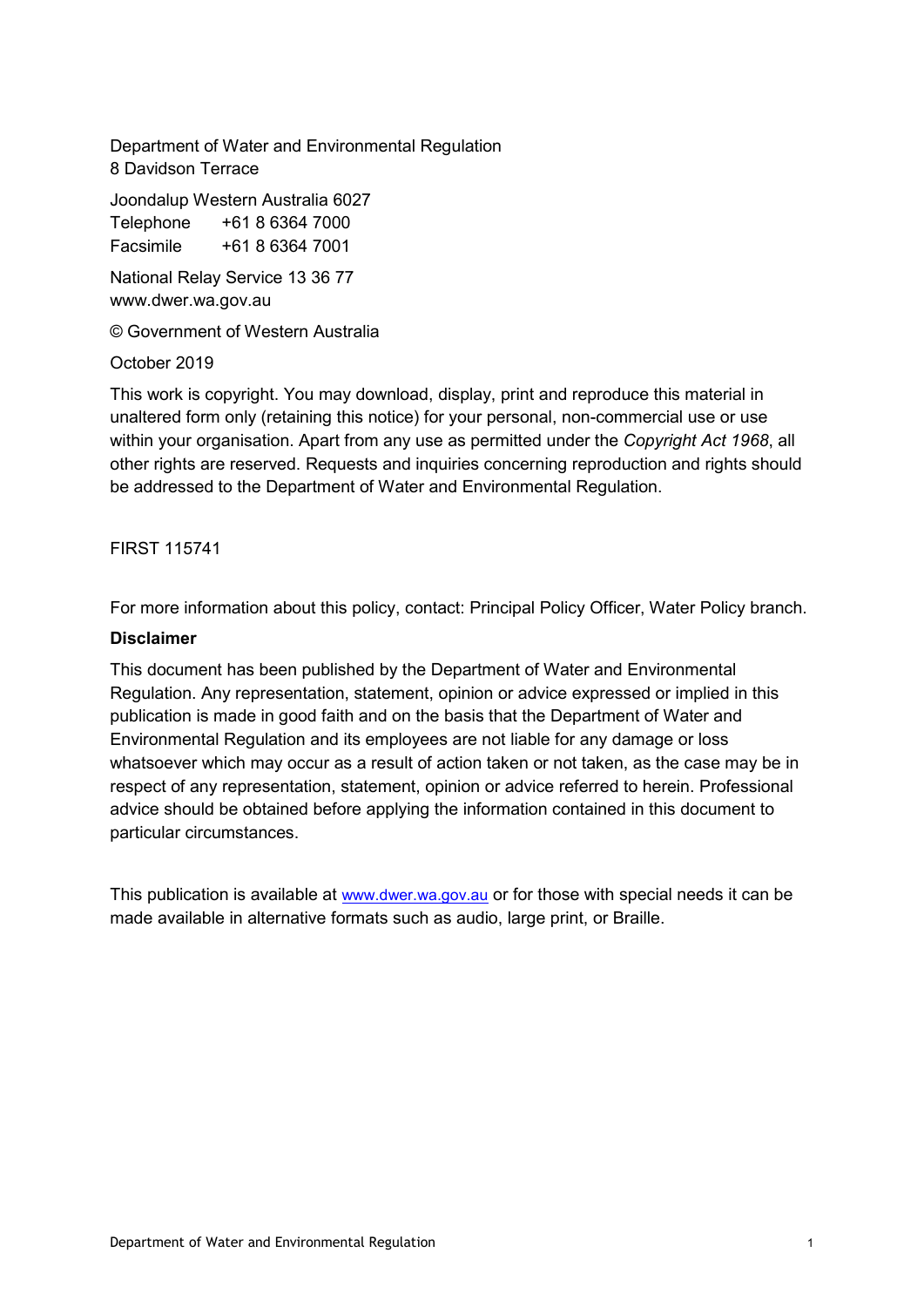The department has implemented a policy framework across all of its regulatory documents. The framework provides a clear and structured document hierarchy, which details how the department and its stakeholders should apply the different types of documents within the hierarchy.

As part of the implementation of this framework, this document has been updated with a new format to show how the document is classified within the framework.

The content of the document has not been changed and remains the department's position.

For more information on the policy framework refer to the department's website here: *[www.dwer.wa.gov.au](https://dwer.wa.gov.au/)*

This document was previously published in November 2010.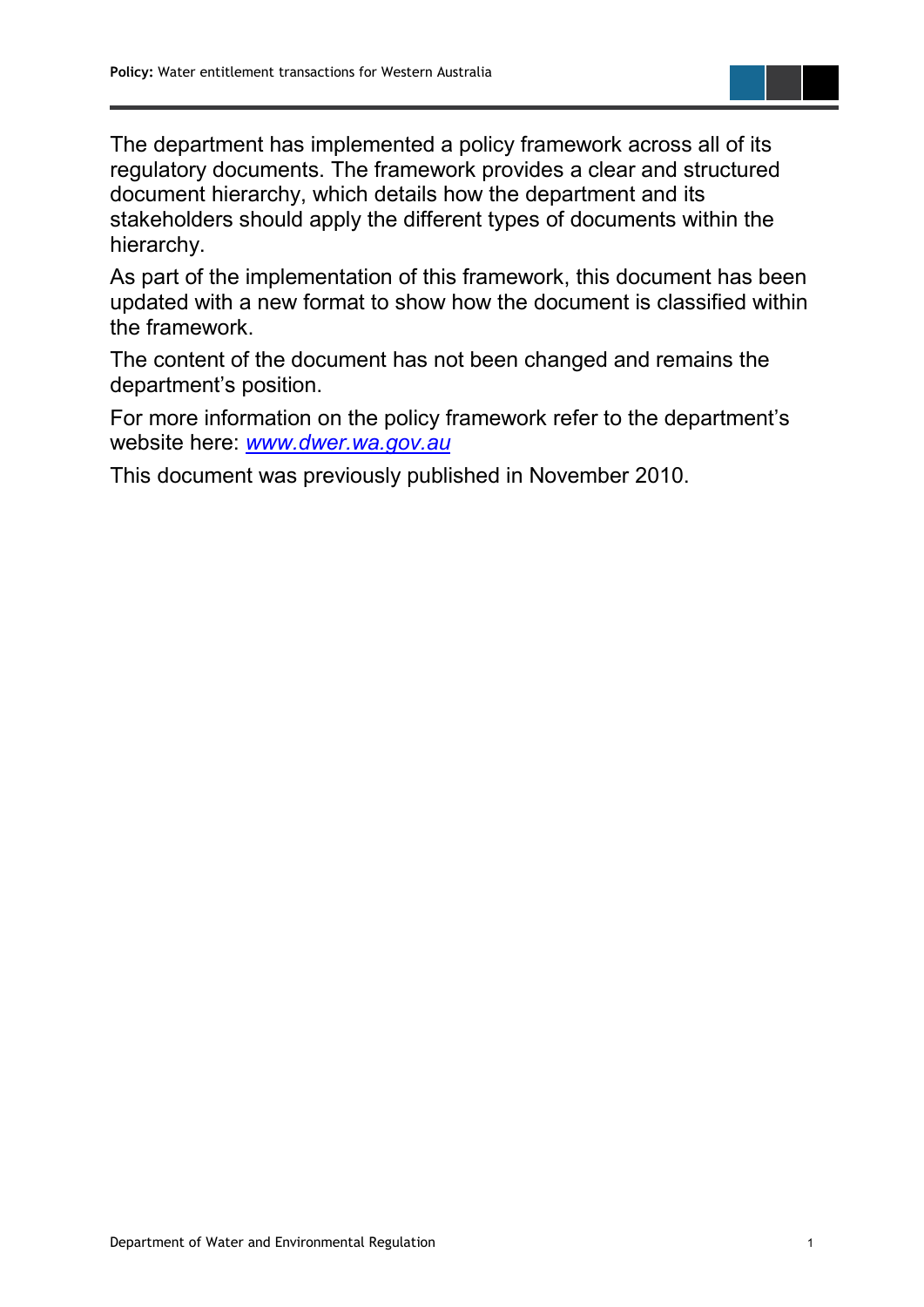

# Contents

| 1. |     |                                                                      |  |  |
|----|-----|----------------------------------------------------------------------|--|--|
| 2. |     |                                                                      |  |  |
|    | 2.1 |                                                                      |  |  |
|    | 2.2 |                                                                      |  |  |
|    | 2.3 |                                                                      |  |  |
|    | 2.4 |                                                                      |  |  |
| 3. |     |                                                                      |  |  |
|    | 3.1 |                                                                      |  |  |
|    |     |                                                                      |  |  |
|    |     |                                                                      |  |  |
|    |     |                                                                      |  |  |
|    |     |                                                                      |  |  |
|    | 3.2 |                                                                      |  |  |
|    | 3.3 |                                                                      |  |  |
|    | 3.4 |                                                                      |  |  |
|    | 3.5 |                                                                      |  |  |
|    | 3.6 |                                                                      |  |  |
|    | 3.7 |                                                                      |  |  |
|    |     |                                                                      |  |  |
| 4. |     |                                                                      |  |  |
|    | 4.1 |                                                                      |  |  |
|    | 4.2 | Submitting application to trade, transfer or to approve agreements11 |  |  |
|    | 43  | Additional information may be required.                              |  |  |
|    | 4.4 |                                                                      |  |  |
|    | 4.5 |                                                                      |  |  |
| 5. |     |                                                                      |  |  |
|    |     |                                                                      |  |  |
|    |     |                                                                      |  |  |
|    |     |                                                                      |  |  |
|    |     |                                                                      |  |  |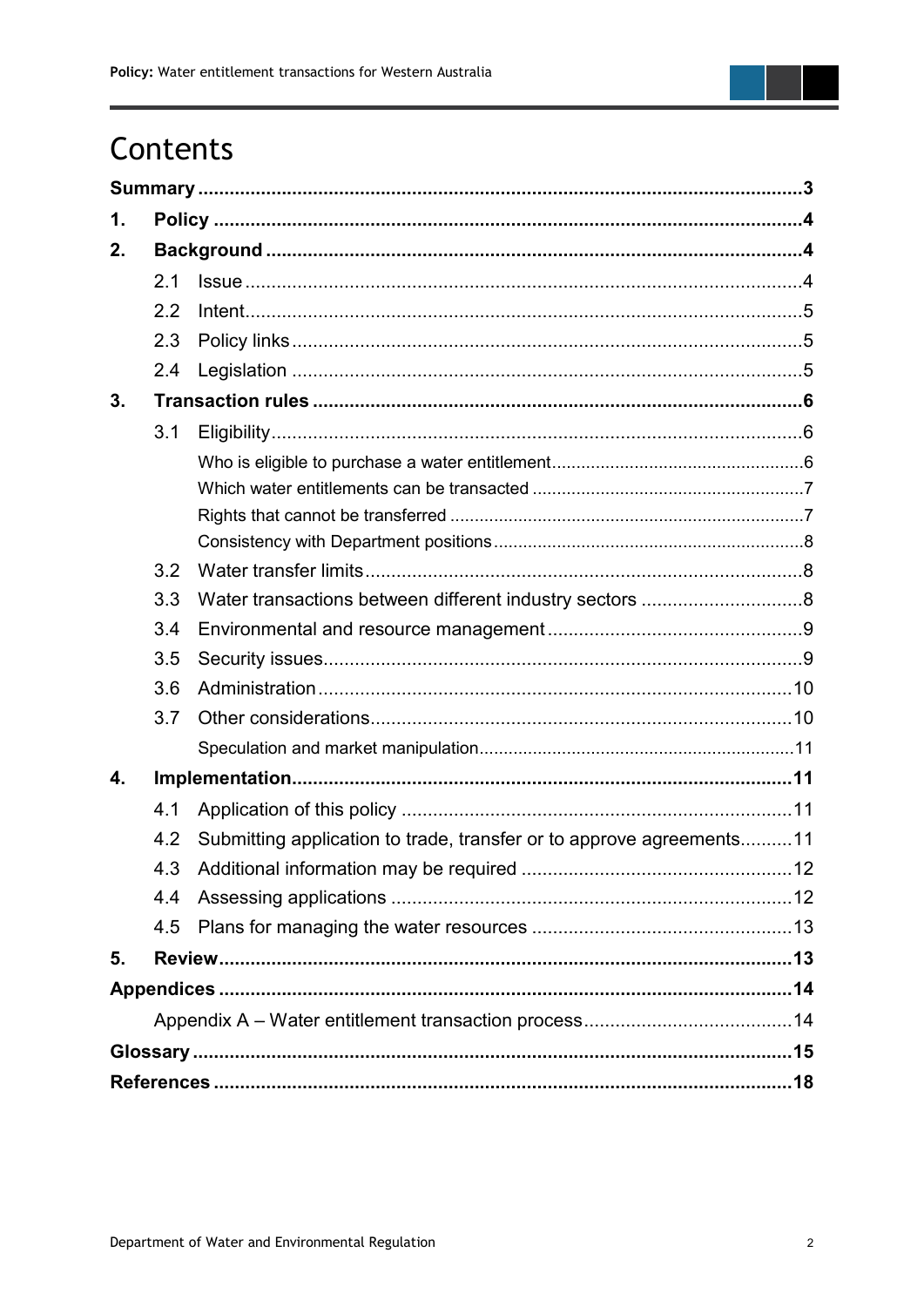# <span id="page-4-0"></span>Summary

Trading of water entitlements is an effective means for optimising the benefits of using water, to individuals and the broader community. This policy provides a framework for water entitlements transactions in Western Australia.

Water licences are granted by the Department of Water and Environmental Regulation under the *Rights in Water and Irrigation Act 1914*. Licences are granted to the allocation limit of a particular resource.

Water transactions can occur at any time, subject to approval by the department. Transactions are most common when a resource becomes fully allocated. Existing licence holders may transfer all or part of the water entitlements or may enter into agreements with third parties.

The aims include:

- water usage migrating to higher economic uses
- allowing new developments and industries to proceed in an otherwise fully allocated resource
- appropriately valuing the water entitlements
- encouraging the efficient and effective use of water.

Issues detailed in this document include the laws governing transactions such as:

- eligibility
- how an application to transact a water entitlement can be made
- criteria for assessment and forms for processing transactions
- the role of water allocation plans
- how environmental issues are addressed
- security interests.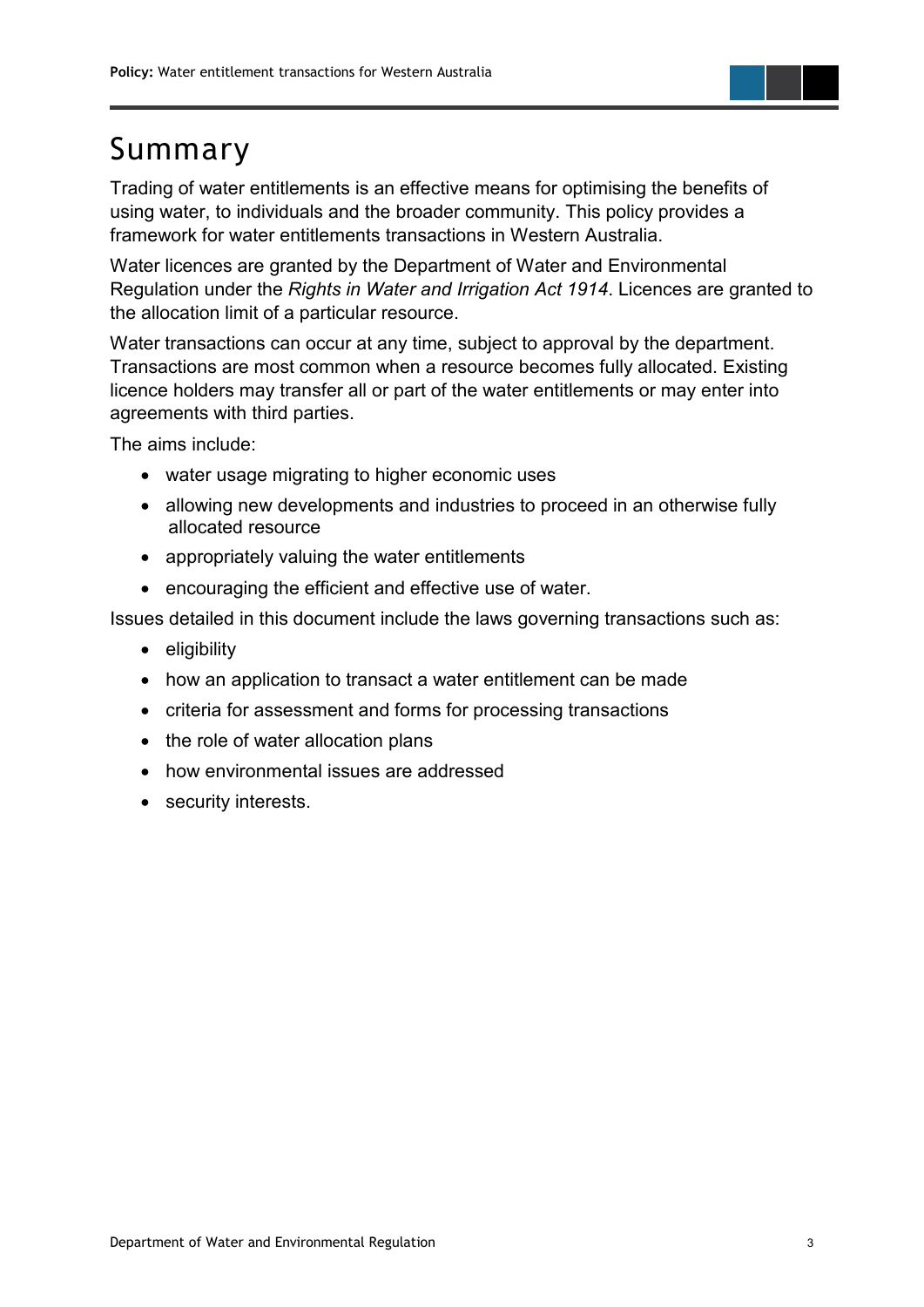# <span id="page-5-0"></span>1. Policy

The Department of Water and Environmental Regulation will support the voluntary redistribution of licensed water entitlements through opportunities to trade, transfer or through agreements allowing another person to take water, with the aim of:

- encouraging the efficient use of water resources (within allocation limits) by providing the opportunity to capitalise on water savings
- enabling the migration of water to uses of higher economic value
- appropriately valuing water resources
- enabling the re-allocation of water resources, including opportunities for new water users to access limited water resources.

When assessing applications to trade, transfer or through agreements allowing another person to take water, the Minister will ensure that these transactions will not compromise:

- sustainability for the needs of current and future users
- sustainability of the local environment and ecosystems of the water resources that are being managed
- the promotion of the orderly, equitable and efficient use of these water resources.

# <span id="page-5-1"></span>2. Background

#### <span id="page-5-2"></span>2.1 Issue

To ensure our water resources are used sustainably, protecting existing water users and supporting future water dependant development opportunities, the use of our water resources must be properly managed and accounted for. The main management tool is the granting of water licences under the *Rights in Water and Irrigation Act 1914*. As our water resources are not limitless, licensed water entitlements are granted up to the allocation limit of a particular resource.

In many areas of the state, the volumes of water entitlements granted, have reached the allocation limit of those resources. For existing businesses wishing to expand in those areas or for new ventures to commence operations, the supply of water can limit the potential for further development.

To provide future opportunity for development in areas where available water resources are limited, the *Rights in Water and Irrigation Act 1914* has provisions for licensees to transfer water entitlements or reach an agreement for a limited time to allow another person to use (transact) part or all of their entitlements.

Water entitlement transactions are most common where allocation limits have been reached. However, in some circumstances, transactions may offer lower cost outcomes than obtaining a new water entitlement in areas where the allocation limit has not yet been reached. For example, an industry may wish to relocate to an area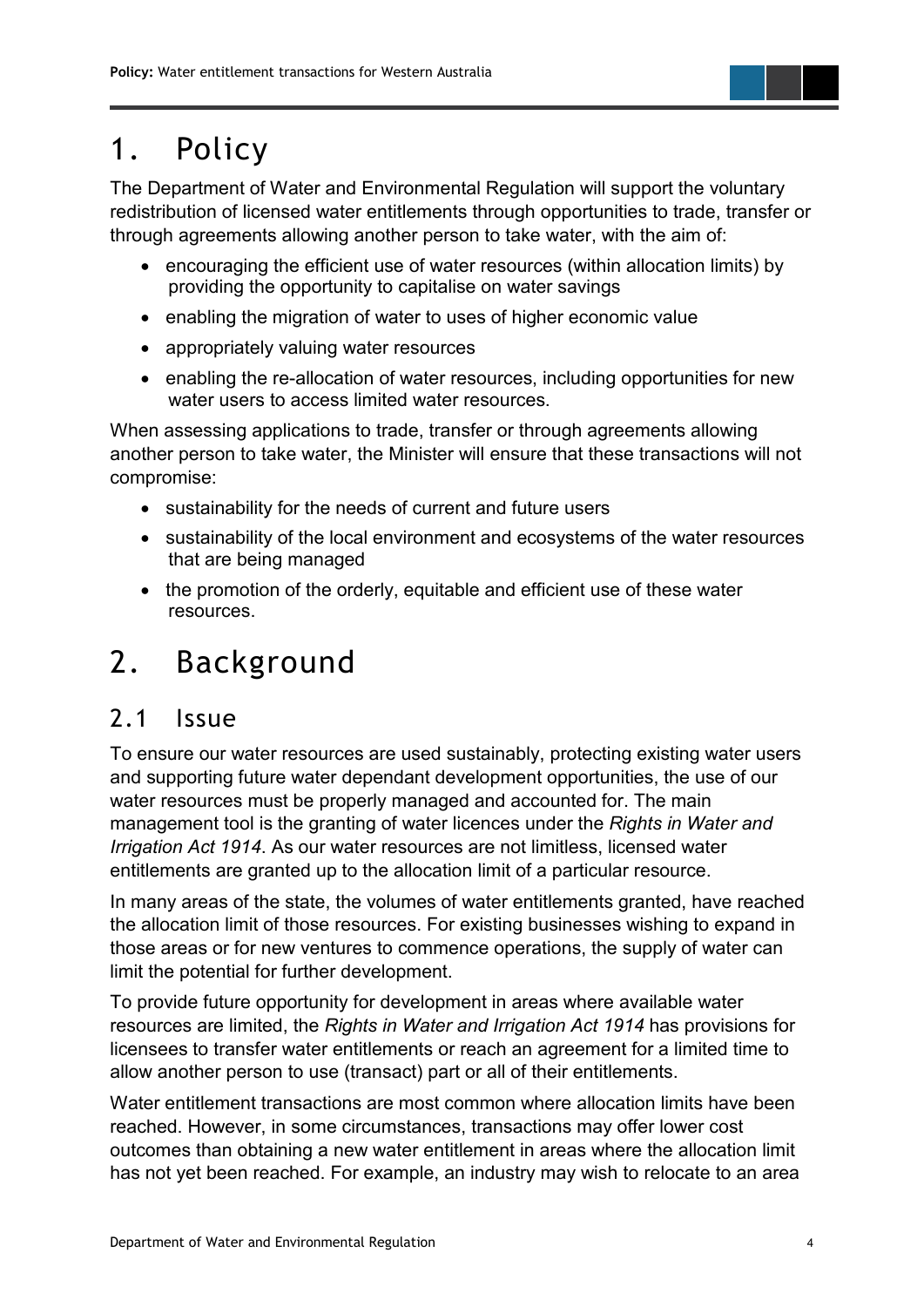and instead of applying for a water entitlement in an area not yet fully allocated, may purchase an existing entitlement together with the existing infrastructure of the licensee if that results in reducing the cost of setting up.

The value of a water entitlement is likely to vary depending on demand, the location and the conditions of the licence. The department does not set prices or participate in any market in water entitlements that has been created. It is expected that over time, water entitlements will tend to shift to more productive uses in terms of the value that water returns (i.e. higher value return). As the value of water increases, so should the desire to be more water efficient.

### <span id="page-6-0"></span>2.2 Intent

The intent of this document is to provide the policy detail for the implementation of water entitlement transactions in Western Australia. It has been prepared to account for many of the policy issues that may arise with implementation and explains how the Department of Water and Environmental Regulation will address them.

This policy was originally published in 2001 as Statewide policy no. 6 Transferable (tradeable) water entitlements in Western Australia. It was reviewed and renamed as Operational policy 5.13 Water entitlement transactions for Western Australia in April 2010. This document has been updated with current government directions.

# <span id="page-6-1"></span>2.3 Policy links

This policy has links to other strategic and operational policies of the department including:

- Statewide policy 9 Water licensing, staged developments, 2003
- Policy: Management of unused water entitlements, 2019
- Policy: Water conservation/efficiency plans, 2019
- Policy: Giving an undertaking to grant a licence or a permit, 2019
- Policy: Use of operating strategies in the water licensing process, 2019
- Policy: Timely submission for required further information, 2019
- Operational policy 5.12 Hydrogeological reporting associated with a groundwater well licence, 2009
- Policy: Managing unlicensed groundwater use, 2019.

and schedule G of the National Water Initiative, Principles for trading rules (2004).

# <span id="page-6-2"></span>2.4 Legislation

The *Rights in Water and Irrigation Act 1914* establishes the legislative framework for managing and allocating water resources in Western Australia. Under the *Rights in Water and Irrigation Act 1914*, the right to the use, flow and control of the water in watercourses, wetlands and underground water sources is vested in the Crown, except as appropriate under a written law. The Department of Water and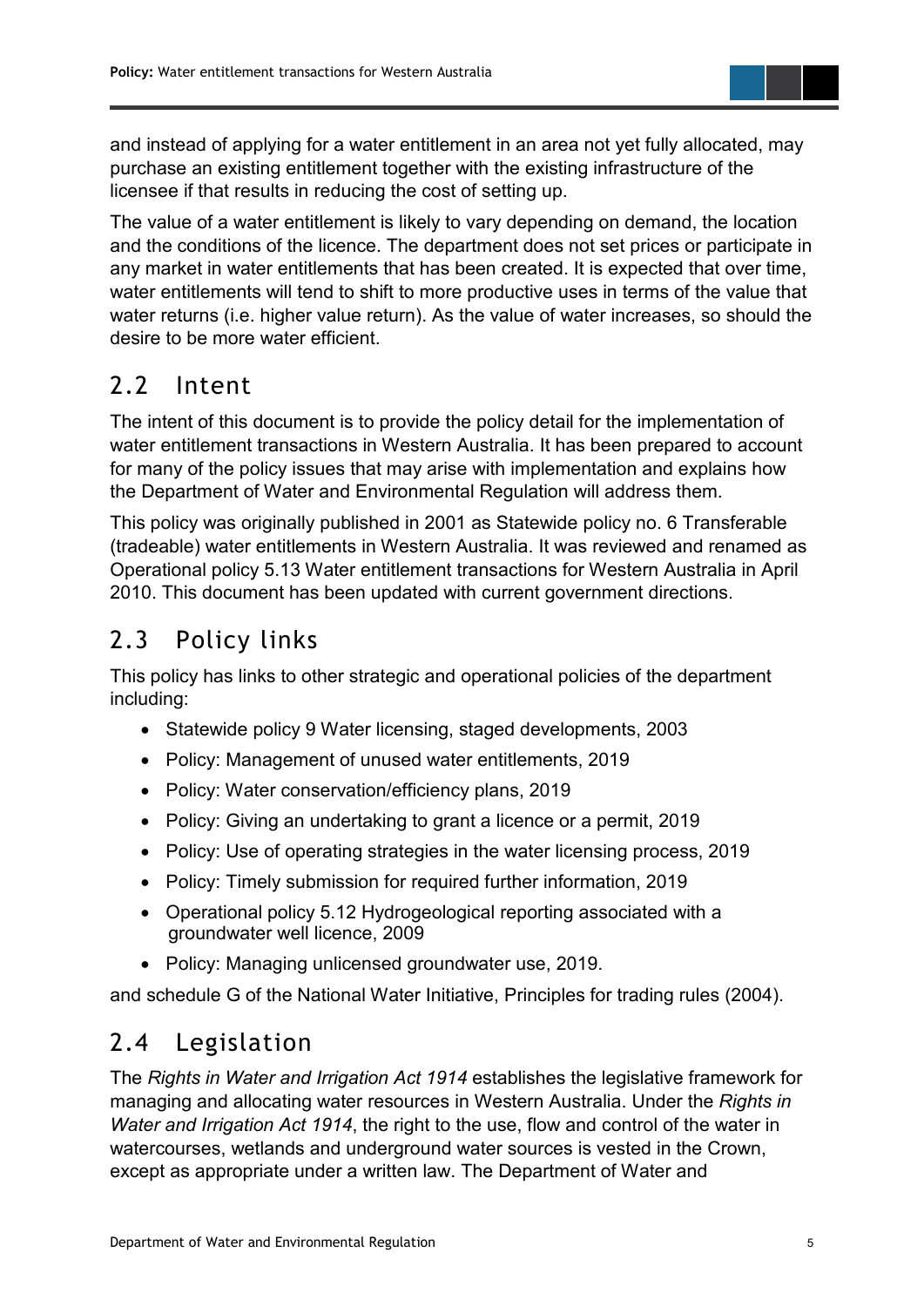Environmental Regulation assists the Minister with the water resource management powers and functions set out in the *Rights in Water and Irrigation Act 1914*.

The *Rights in Water and Irrigation Act 1914* requires all artesian bores to be licensed for their construction (under section 26D) and the taking of water (under section 5C). Non-artesian bores in proclaimed groundwater areas must also be licensed under sections 26D and 5C. Licences to take water usually specify the conditions, length of tenure, and the volume of water that may be taken. This volume is referred to as the 'water entitlement'.

Clause 29 of Schedule 1 to the *Rights in Water and Irrigation Act 1914* allows water entitlements to be transferred to another person who is eligible to hold a water licence under section 5C.

Clause 30 allows for the temporary movement of water entitlements, by providing that a licensee may enter into an agreement allowing a third party to take water under the licence for a limited period of time. The policy is to allow temporary transfers for a defined period that must expire within the licence term.

In accordance with clauses 30 and 31, all water entitlement transactions must be assessed with regard to the relevant provisions of the *Rights in Water and Irrigation Act 1914*, including Schedule 1 clause 7(2) and section 4.

Clause 32 of Schedule 1 provides that applications must be made on the required form and submitted with the prescribed fee. The applicant must provide any further information that is required.

The department may, under Clause 33 of Schedule 1 of the *Rights in Water and Irrigation Act 1914*, direct the applicant to produce an assessment of the impacts of granting the application. It is preferable that this report, done at the expense of the applicant, be done by an expert appointed or approved by the department.

# <span id="page-7-0"></span>3. Transaction rules

# <span id="page-7-1"></span>3.1 Eligibility

#### <span id="page-7-2"></span>**Who is eligible to purchase a water entitlement**

Any person eligible to hold a licence under the *Rights in Water and Irrigation Act 1914* is potentially able to purchase a water entitlement. That person must have legal access to the land the water is to be taken from.

Special provisions relate to people who are purchasing a property and want to make arrangements to also purchase an entitlement for that property. In this situation if the purchaser has met all the legal and the department's criteria for holding a licence, the department can undertake to approve the water transaction once the property is purchased (refer to Operational policy 5.05 Giving an undertaking to grant a licence or a permit under the *Rights in Water and Irrigation Act 1914*).

A purchaser who does not already have a licence to take water must apply for a licence under the normal licence assessment process and receive a new licence as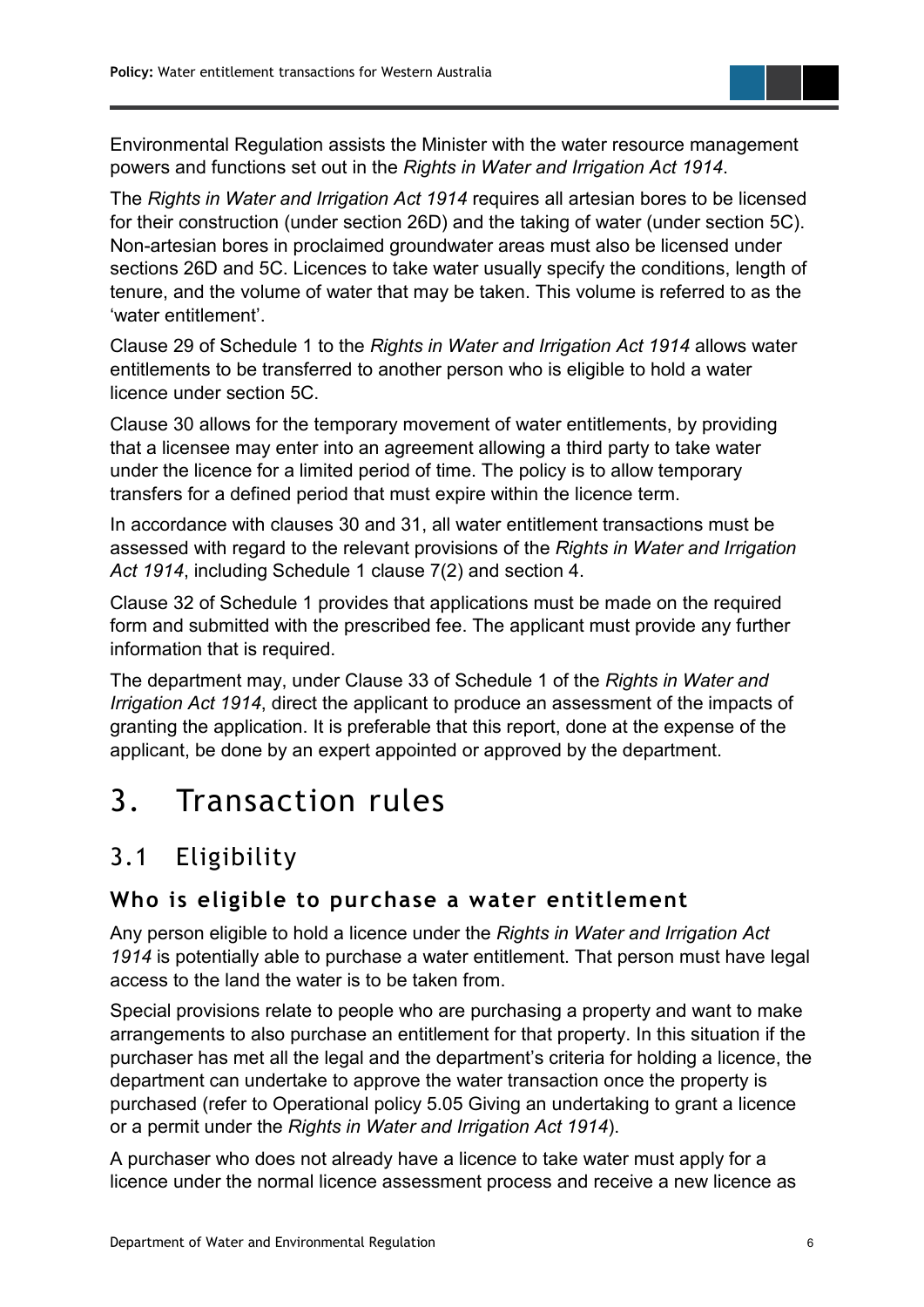part of the transaction. Where the purchaser already has a licence, the assessment will be on the outcomes of the transaction, usually the impacts of increasing the existing water entitlement, and whether these impacts are acceptable.

#### <span id="page-8-0"></span>**Which water entitlements can be transacted**

Only water entitlements that are clearly defined in terms of a volume in a licence to take water or as a percentage of the allocation limit, under section 5C of the *Rights in Water and Irrigation Act 1914*, may be transacted. If the licence in question does not have a volumetric entitlement, the department will determine the entitlement prior to the transaction.

All, or part, of a licensed entitlement (referring to the consumptive part of the entitlement) may be transacted.

A person purchasing the land that the water is taken from, as well as the water entitlement (i.e. a transfer), will be issued a licence on the same terms as the vendor.

Agreements must not continue beyond the term of the water licence.

#### <span id="page-8-1"></span>**Rights that cannot be transferred**

The *Rights in Water and Irrigation Act 1914* has provisions for 'riparian right' use of water that is an incident of land ownership and no licence is required to use water under these provisions. In addition, the department-gazetted exemption orders that exempts the following non-artesian groundwater uses from having to apply for and be granted a licensed water entitlement under the *Rights in Water and Irrigation Act 1914*:

- takes water for fire fighting purposes
- watering cattle or other stock, other than those being raised under intensive conditions
- domestic garden and lawn irrigation (not exceeding 0.2 ha)
- short term dewatering activities taking small volumes of groundwater from the water table aquifer.

Rights are not water entitlements that can be transferred where:

- they are not licensed
- they were conferred by a water licence that has expired
- there are any outstanding fees associated with the water licence
- surface water from one watercourse to another watercourse even if in the same Water Resource Management Unit (WRMU)
- <span id="page-8-2"></span>• some licences may be granted with conditions that restrict the licence from being transferred (e.g. licence for dewatering, MAR or geothermal activities).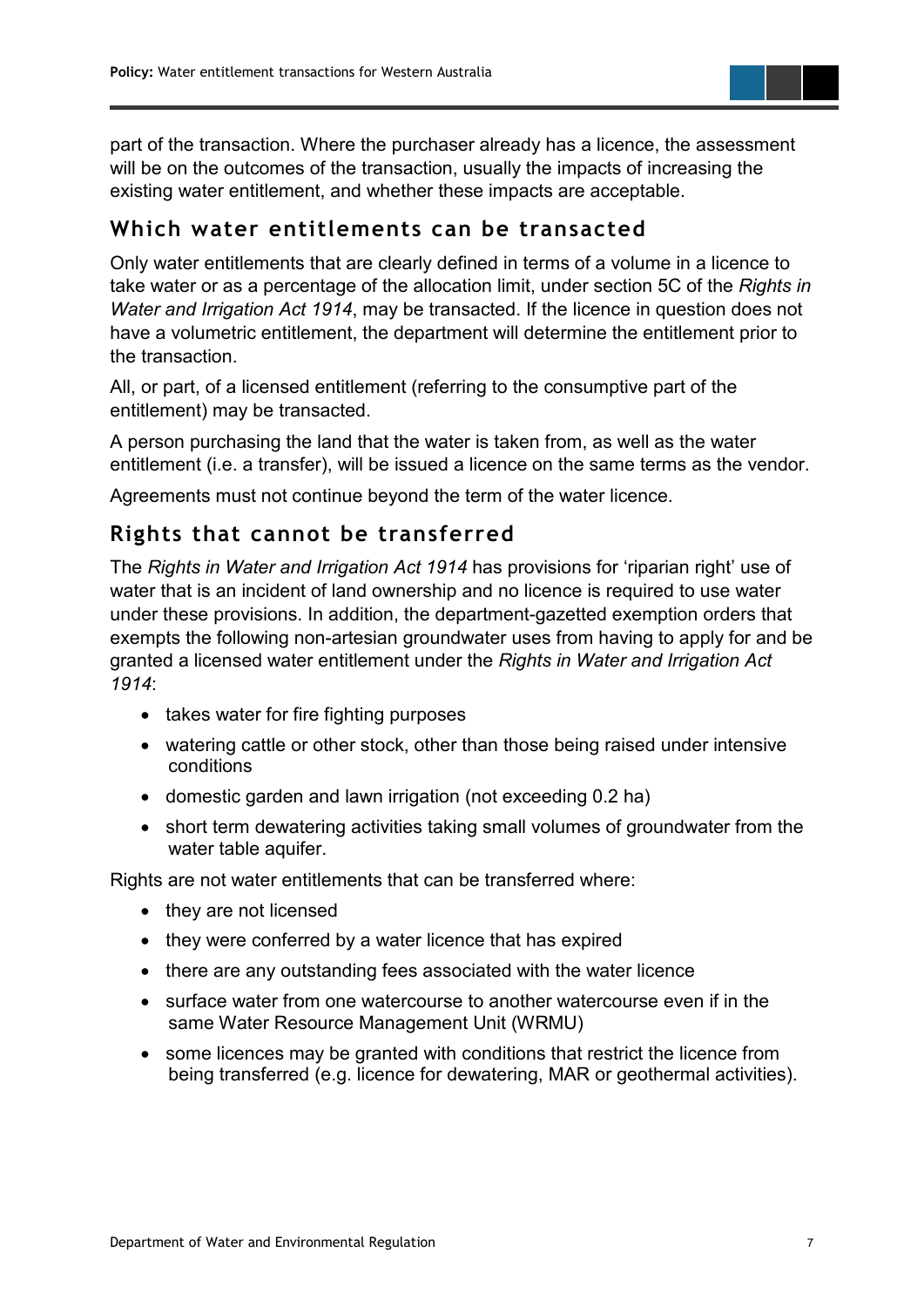#### **Consistency with department positions**

All transactions must be consistent with any department-approved plan for managing the water resources and environmental water provisions that apply to the water resource management unit (WRMU) in question. The willing seller and willing buyer determines where transactions will occur. Water entitlement transactions will generally be approved where allocation limits are established if the transferring licensee is not in breach of licence conditions.

Consideration of applications on a case-by-case basis in light of the objectives of the *Rights in Water and Irrigation Act 1914* and in accordance with the assessment undertaken including Schedule 1 clause 7(2) may mean in some cases the transfer will be refused.

Any decision to refuse a trade, transfer, or an agreement is subject to the appeal provisions of the *Rights in Water and Irrigation Act 1914*.

#### <span id="page-9-0"></span>3.2 Water transfer limits

A water entitlement transaction must remain within a water resource management unit (WRMU) (i.e. same surface water subarea or groundwater subarea and aquifer).

However, within surface water and groundwater systems, transactions within a WRMU may be constrained by geophysical limitations. In surface water systems, transactions cannot be made from one tributary to another. The local impacts and the capacity of the catchment area to deliver the requested volume as well as the cumulative impacts on the water availability in the WRMU are some factors to be assessed. In groundwater systems, physical limitations and groundwater-dependent ecosystems are some factors to be assessed.

For a specific year, a transaction can only be for the volume of water remaining after the volume already used for that year is subtracted from the total entitlement. The onus is on the vendor to determine and declare this to the department's satisfaction. For example, if a grower has an annual allocation of 10 ML and has already used 6 ML at the time of the transaction, then the amount available for use for the remainder of that water year is 4 ML. The water year may be stipulated in the licence. If the licence does not stipulate a water year, then the date will be from the month the licence is issued. The full entitlement will be available in subsequent years.

If a new land owner fails to apply to transfer the water entitlement related to that land within 30 days of the land sale, the new owner will need to apply for a new water licence. A new licence might not be granted if the water allocation limit has been reached unless the applicant can demonstrate just cause for the delay.

#### <span id="page-9-1"></span>3.3 Water transactions between different industry sectors

Water licence holders can transact their entitlements to eligible persons that may result in the water entitlement being used for another purpose. For example, a water entitlement holder that uses his entitlement to irrigate a crop can trade the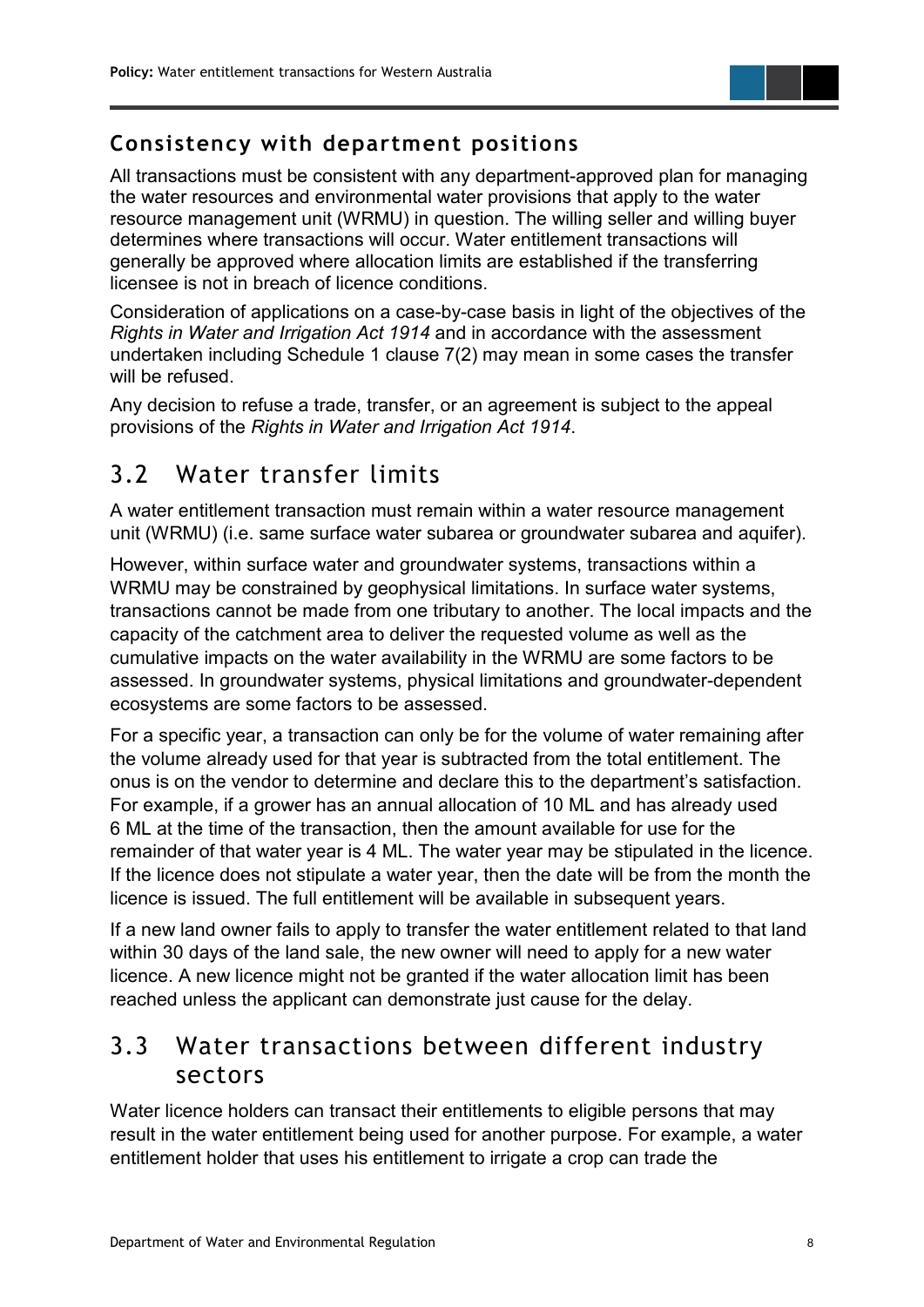entitlement to a mining company that will utilise it for mineral processing. These transactions will allow water entitlements to migrate to higher value uses.

Water service providers can transact their entitlements to eligible persons, when:

- 1. these entitlements are deemed to be no longer necessary as other sources of water have been established (for example entitlements of providers of drinking water supply) or
- 2. when they have satisfactorily demonstrated water savings from water use efficiency practices (for example irrigation co-operatives).

Water service providers can purchase water entitlements within the same WRMU from other licensees to augment their supplies.

#### <span id="page-10-0"></span>3.4 Environmental and resource management

The trade and agreement is not to result in unacceptable impacts (ecological or social) either through direct impacts or through the concentration of water abstraction within a small area. The onus is on the proponent to establish this to the department's satisfaction.

A transfer of a water entitlement if considered a 'significant proposal' under the *Environmental Protection Act 1986* must be referred to Environmental Protection Authority for assessment under Part IV of that Act (refer s38).

Water transactions must be consistent with water allocation plans. If no water plan exists, transactions must be consistent with approved department policy or guidelines.

The department will encourage the use of water commensurate with its quality. This may include rejecting transactions that will result in high quality water being moved to a low quality use where an alternative and practical low quality option exists. This approach shall be applied consistently by the department across all localities.

#### <span id="page-10-1"></span>3.5 Security issues

If a licensee wishes to use the water entitlement licence as security for a loan, the licensee must advise the department by completing the relevant form found on the department's website *[www.water.wa.gov.au](http://www.water.wa.gov.au/)*.

The security interest will be recorded on the department's licensing database.

Any party who has a registered security interest in a licence will be notified by the department in writing of any application by the licensee to transact the licensed entitlement as well as any other event that may alter any of the terms or conditions or otherwise significantly affect the licensed entitlement and therefore its value.

The department will not approve a water transaction until the party who has the security interest provides written consent.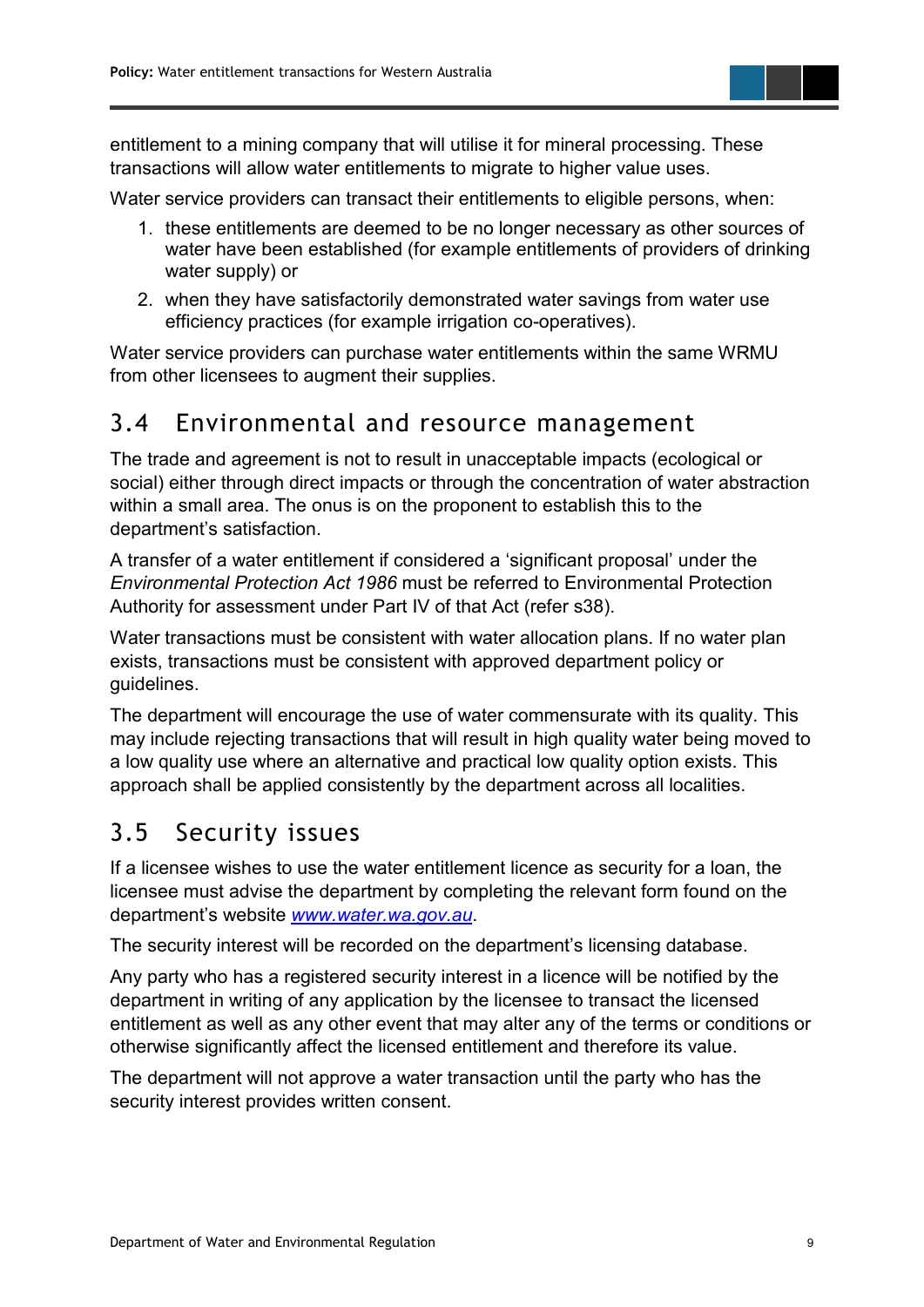#### <span id="page-11-0"></span>3.6 Administration

The department maintains a database of licences and entitlements which usually includes the water volume, tenure, delivery capacity or abstraction rates and conditions as appropriate.

An on-line water register will be available from mid-November 2010 enabling prospective applicants to search and obtain general information on licences and entitlements. The release of information will be in accordance with department's policies and legislative requirements. Licensing data is also subject to the requirements of the *Freedom of Information Act 1982*.

It is the responsibility of both the vendor and purchaser to ensure adequate contractual documentation is used as part of the water entitlement transaction. The department is not involved in contractual matters including any monetary exchange between parties.

The department would not require the applicant for a water entitlement transaction to advertise the potential transaction, as long as there are no environmental issues identified. However, where there is likely to be significant impact on the resource (for example the entitlement represents large percentage of available resource), the department may request applicants to advertise the transaction (under section 23 of Part 3 of the Rights in Water and Irrigation Regulations 2000). This can also be seen as an open and consultative process and engendering community cooperation.

Specific provisions in the *Rights in Water and Irrigation Act 1914* apply where a property is sold. The vendor and the purchaser have 30 days after the sale of the land to apply to transfer the entitlement to the new owner. The department will generally approve the transfer if all the licence conditions have been complied with.

# <span id="page-11-1"></span>3.7 Other considerations

The water entitlement transaction may affect property values. It is the responsibility of the vendor and purchaser to consider these implications as part of a transaction. An 'agreement' cannot be transacted to a third party. A person who has an agreement to operate under another person's licence cannot enter into an agreement for a third party to operate under the licence.

To achieve effective management of water resources, it may be necessary for the department, from time to time, to review and amend allocation limits, environmental water provisions, and WRMU boundaries.

In the event that new water becomes available and allocation limits are increased or previously reserved water becomes available resulting in 'new water' entering an operating market, the department will give consideration to other options, such as auctioning the newly available water.

The department will assess transaction applications in over-allocated areas. The department may approve the transaction if it is determined that the transaction will result in the same or reduced impacts, i.e. where there may be environmental benefits. For example, a 'trade' may be approved if this results in the water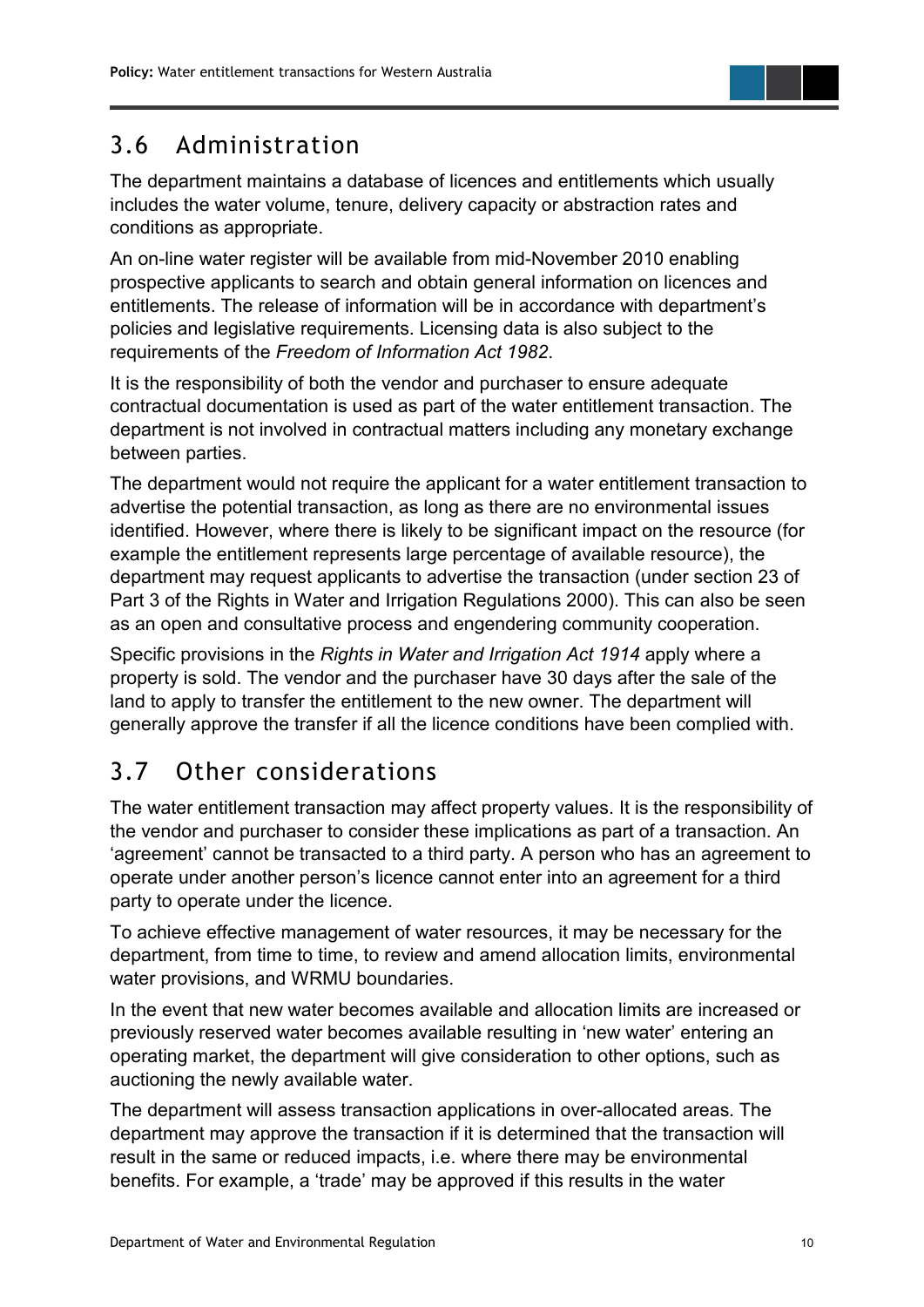

entitlement being taken from a location further away from an environmentally sensitive wetland.

Water allocation management plans may have specific rules regarding water entitlement transactions in over-allocated areas. For example, it might stipulate that a transaction may only be approved if a certain percentage of the water entitlement is surrendered to the department.

#### <span id="page-12-0"></span>**Speculation and market manipulation**

Water entitlement transactions are a business tool providing flexibility to legitimate water users including allowing new businesses to establish in fully allocated areas. The department will discourage the use of such transactions as speculative investment alone, as this may lead to water not being used productively.

The department will act to prevent market manipulation (for example water monopoly) that disrupts the use of water entitlement transactions as a business tool to provide increased flexibility to legitimate water users. We will scrutinise any transaction applications that will result in a single licensee gaining access to more than 50 per cent of the total water availability in a WRMU.

The redistribution of any 'saved' or recouped water will be at the discretion of the department consistent with approved policy.

# <span id="page-12-1"></span>4. Implementation

# <span id="page-12-2"></span>4.1 Application of this policy

This policy applies to terrestrial water resources (groundwater or surface water) of Western Australia, licensed under the *Rights in Water and Irrigation Act 1914*, unless otherwise specified by by-laws or conditions included in a licence to take water.

#### <span id="page-12-3"></span>4.2 Submitting application to trade, transfer or to approve agreements

Applications for water entitlement transactions are to be submitted to the Department of Water and Environmental Regulation (at a regional office) using the appropriate application form. All requested information must be recorded by the applicant on the form including the proposed price of the transaction. The appropriate form and details of the application fee are also found on the Department of Water and Environmental Regulation's website *[www.water.wa.gov.au](http://www.water.wa.gov.au/)*

This, together with additional information requested by the department and the department's existing resource management data, will form the basis for assessing the acceptability of an application for the water entitlement transaction.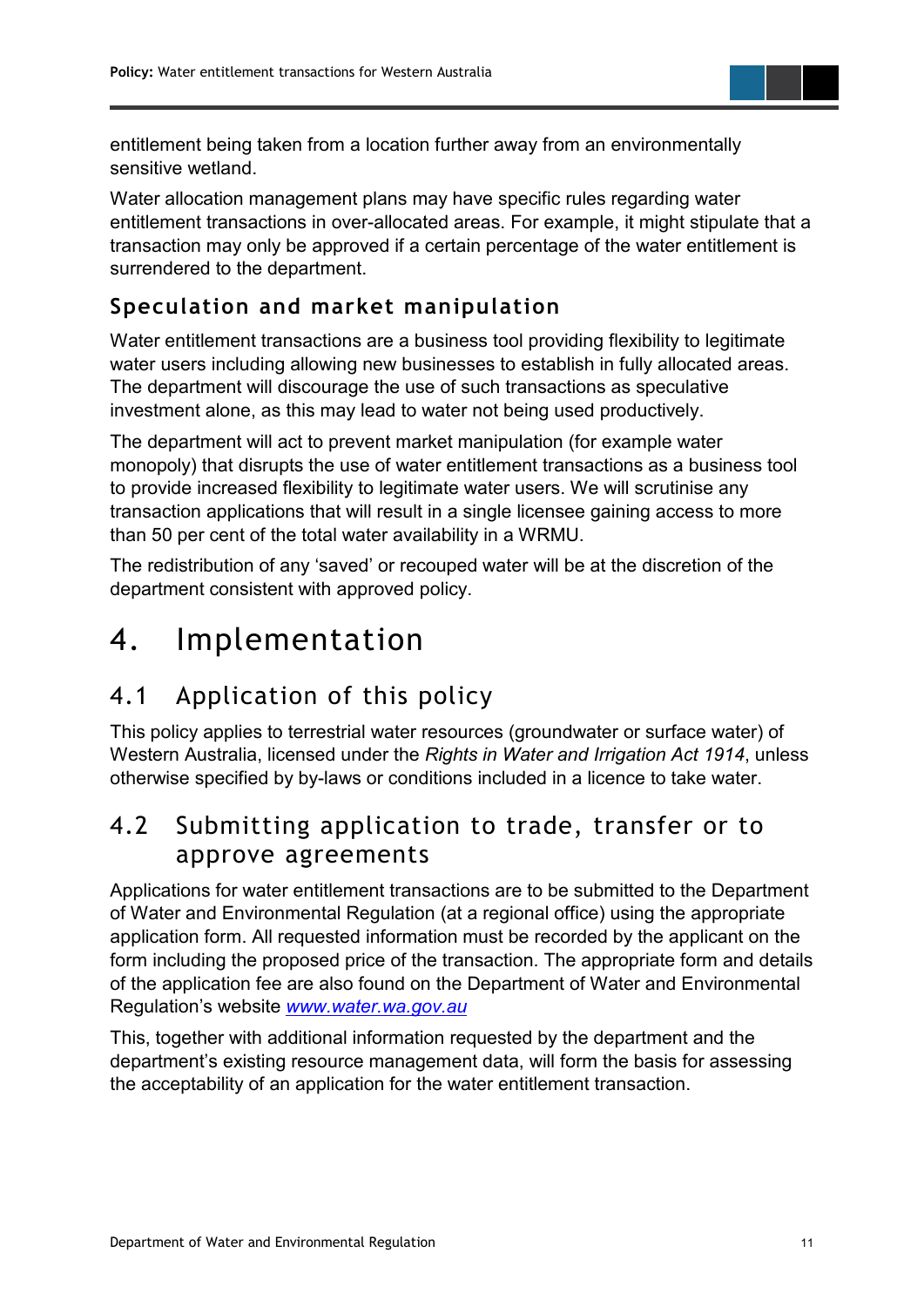# <span id="page-13-0"></span>4.3 Additional information may be required

The preliminary review may conclude that the applicant should provide further information to complete the application (refer Appendix 1). Such further information may be required by the department under clause 4(2) or 32(2) of Schedule 1 to the *Rights in Water and Irrigation Act 1914*. The information may be required to enable the department to complete its assessment or review its assessment. The precise nature of this further information is not prescribed by the *Rights in Water and Irrigation Act 1914* because it may differ between applications.

The required further information must be submitted to the department in a timely manner (refer to *Policy: Timely submission for required further information*, Department of Water and Environmental Regulation 2019).

#### <span id="page-13-1"></span>4.4 Assessing applications

When assessing applications for water entitlement transactions, it is important that the department takes a holistic view of all the matters that may affect the assessment of an application. The assessment process fits within an overall policy framework that includes national, state and local policies, positions and strategies, such as the National Water Initiative.

Applications for water licences are assessed in accordance with the objectives of water management in section 4(1) of the *Rights in Water and Irrigation Act 1914* and specific matters for consideration including those set out in clause 7(2) of Schedule 1 to the *Rights in Water and Irrigation Act 1914*.

Upon receiving the application, the department will undertake a preliminary review to determine whether it has sufficient information to make a determination or if there are issues that need to be addressed in more detail by the applicant.

Generally, department licensing officers will liaise directly with the applicant regarding the provision of required further information and the timeframe for response. The department will aim to undertake its preliminary review of the application and notify the applicant of the further information requirements within 60 days for most applications. The process may take longer for complex or larger scale projects, in highly allocated or environmentally sensitive areas; or in areas where there is limited knowledge of the water resource.

The department will seek to address issues relating to applications for trades, transfers or agreements, according to matters given in Section 7(2) of the *Rights in Water and Irrigation Act 1914*; including whether the proposed taking and use of water:

- is in the public interest
- is ecologically sustainable and environmentally acceptable
- may impact nearby water users
- is consistent with land use planning instruments
- is in keeping with relevant local by-law and/or local practice.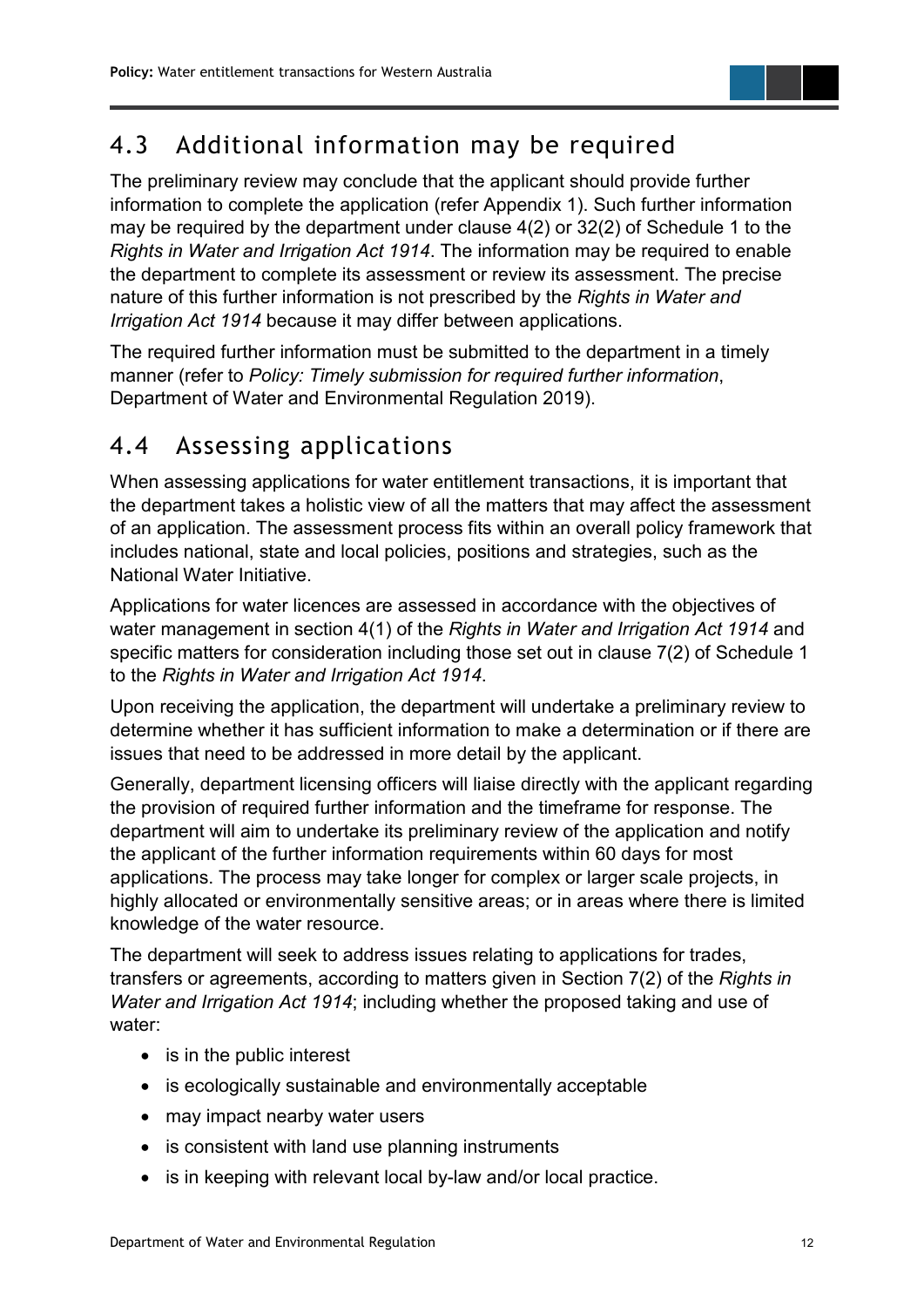In undertaking the preliminary review of an application for a water entitlement transaction, the department will take into consideration issues including the:

- level of the department's knowledge of the local water resources
- degree of competition for accessing the water resources
- volume of water allocated compared with the water availability of that management area
- volume of water requested and timelines of the proposed development
- policies and practices of the department in that specific water management area
- operating strategy detailing how the applicant will manage the impacts of the proposed operations
- previous decisions made by the department on similar applications.

Applications for approval of transfers or agreements need to be valid (compliant with clause 32 of Schedule 1 to the *Rights in Water and Irrigation Act 1914*) before an assessment is undertaken.

Where the transfer application is linked to a property sale, the vendor must inform the department immediately if the sale does not proceed.

#### <span id="page-14-0"></span>4.5 Plans for managing the water resources

Water allocation plans are prepared with community input. Water allocation planning and policy issues within these plans need to be compatible with this water entitlement transaction policy or specifically deal with potential conflicts or limitations on the implementation of the plan. Some entitlements may not be transacted due to water resource management constraints identified in the plans.

Water allocation plans identify water resource values, including ecological and other environmental values and will establish how rights to water are to be allocated to meet various needs including the quantity of water that can be diverted on an ecologically sustainable basis.

Plans determine the allocation limit of each water resource. Once the total water entitlements granted equal the allocation limit, the resource is deemed to be fully allocated. Under these conditions, water transactions will allow new enterprises to move into the area.

Plans may specify the 'start up rules' for water entitlement transactions to occur within the relevant water management sub-area. There may be certain conditions that must be met before transactions can occur.

# <span id="page-14-1"></span>5. Review

The policy will be reviewed within a period not exceeding five years. Where the department believes it is necessary, earlier modifications will be made. Significant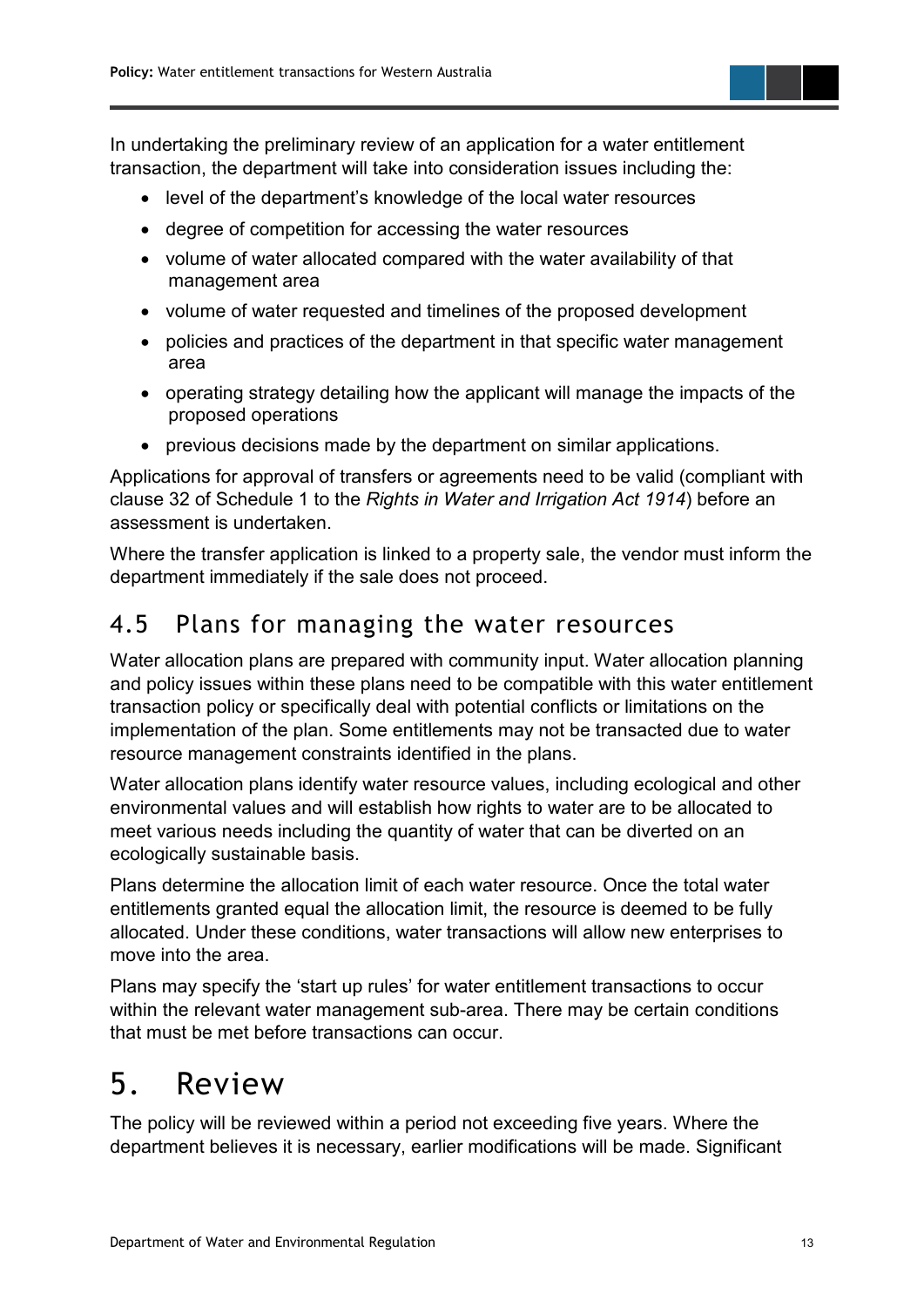

changes to the policy would require the department to consult with the community and stakeholders.

# <span id="page-15-0"></span>Appendices

#### <span id="page-15-1"></span>Appendix A – Water entitlement transaction process

Refer to the Department of Water and Environmental Regulation website *[www.water.wa.gov.au](http://www.water.wa.gov.au/)* for:

- water entitlement transaction forms for:
	- 1. a trade or transfer
	- 2. an agreement.
- access to an on-line water register (available from mid-November 2010) enabling applicants to search and obtain general information on licences and entitlements.

A fee is payable to the department with each transaction application. The purchase price of the entitlement must be stated on the application form or the application is considered as incomplete.

In circumstances where a licensee ceases to be an owner or occupier of the land, a 30 day period from the change of ownership or occupancy is allowed to enable the relevant application to be made to transfer the water licence.

Applications for water entitlement transactions are assessed by the department in accordance with the provisions of the *Rights in Water and Irrigation Act 1914*.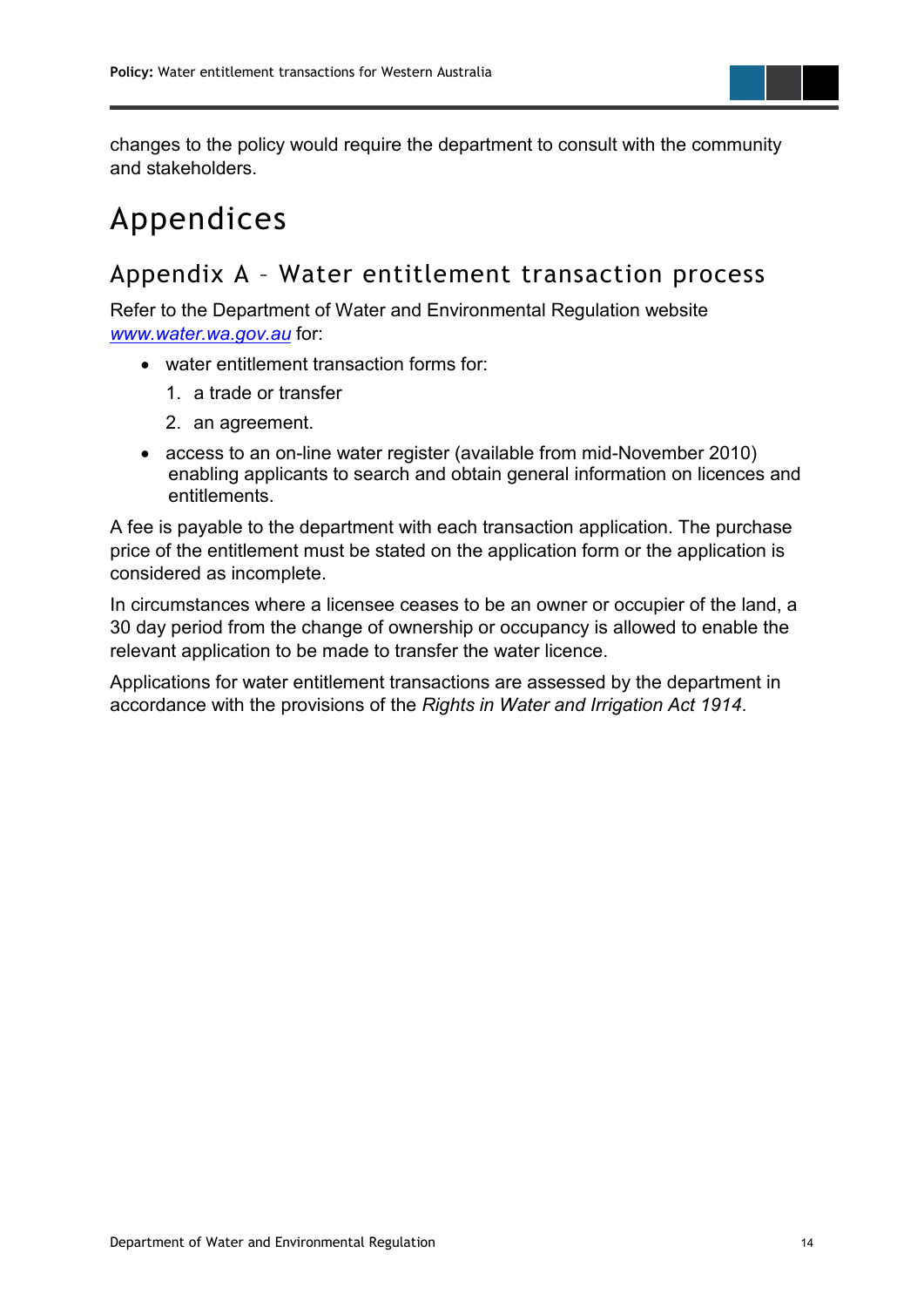# <span id="page-16-0"></span>Glossary

| <b>Term</b>                       | <b>Definition</b>                                                                                                                                                                                                                                                                                                                                                                               |
|-----------------------------------|-------------------------------------------------------------------------------------------------------------------------------------------------------------------------------------------------------------------------------------------------------------------------------------------------------------------------------------------------------------------------------------------------|
| agreement                         | A form of lease and occur via the temporary<br>'assignment' of a licensed entitlement, or part thereof,<br>to another party. This second party is then able to<br>operate under the licence for the period of the<br>agreement. Usually under agreements the water is<br>taken from a new location, requiring an assessment<br>of the likely impacts. Also called a 'temporary<br>transaction'. |
| allocation                        | The specific volume of water allocated to water<br>access entitlements in a given year.                                                                                                                                                                                                                                                                                                         |
| allocation limit                  | The volume of water that can be harvested each year<br>from a water resource with acceptable impacts.                                                                                                                                                                                                                                                                                           |
| aquifer                           | A geological formation or group of formations capable<br>of receiving, storing and transmitting significant<br>quantities of water.                                                                                                                                                                                                                                                             |
| bore                              | A specific type of well accessing groundwater,<br>generally a small diameter well.                                                                                                                                                                                                                                                                                                              |
| department                        | The Department of Water and Environmental<br>Regulation established under the Water Resources<br>Legislation Amendment Act 2007.                                                                                                                                                                                                                                                                |
| domestic allocation               | The volume of water required for household purposes<br>and the irrigation of a small domestic garden.                                                                                                                                                                                                                                                                                           |
| ecological water<br>requirements  | The water regimes needed to maintain the water-<br>dependent ecosystems at a low level of risk.                                                                                                                                                                                                                                                                                                 |
| environment                       | Livings things, their physical, biological and social<br>surroundings and the interactions between all of<br>these.                                                                                                                                                                                                                                                                             |
| environmental value               | A value or use of the environment or any element or<br>segment of the environment which is conducive to<br>public benefit, welfare, safety, health or aesthetic<br>enjoyment and which requires protection from<br>pollution sources (also known as beneficial uses).                                                                                                                           |
| environmental water<br>provisions | The water volume that is provided to maintain the<br>environment, including the social and cultural<br>requirements, as a result of the water allocation<br>decision-making process. Environmental water<br>provisions take into account the ecological, social,<br>cultural and economic impacts. They may meet in<br>part or in full the ecological water requirements.                       |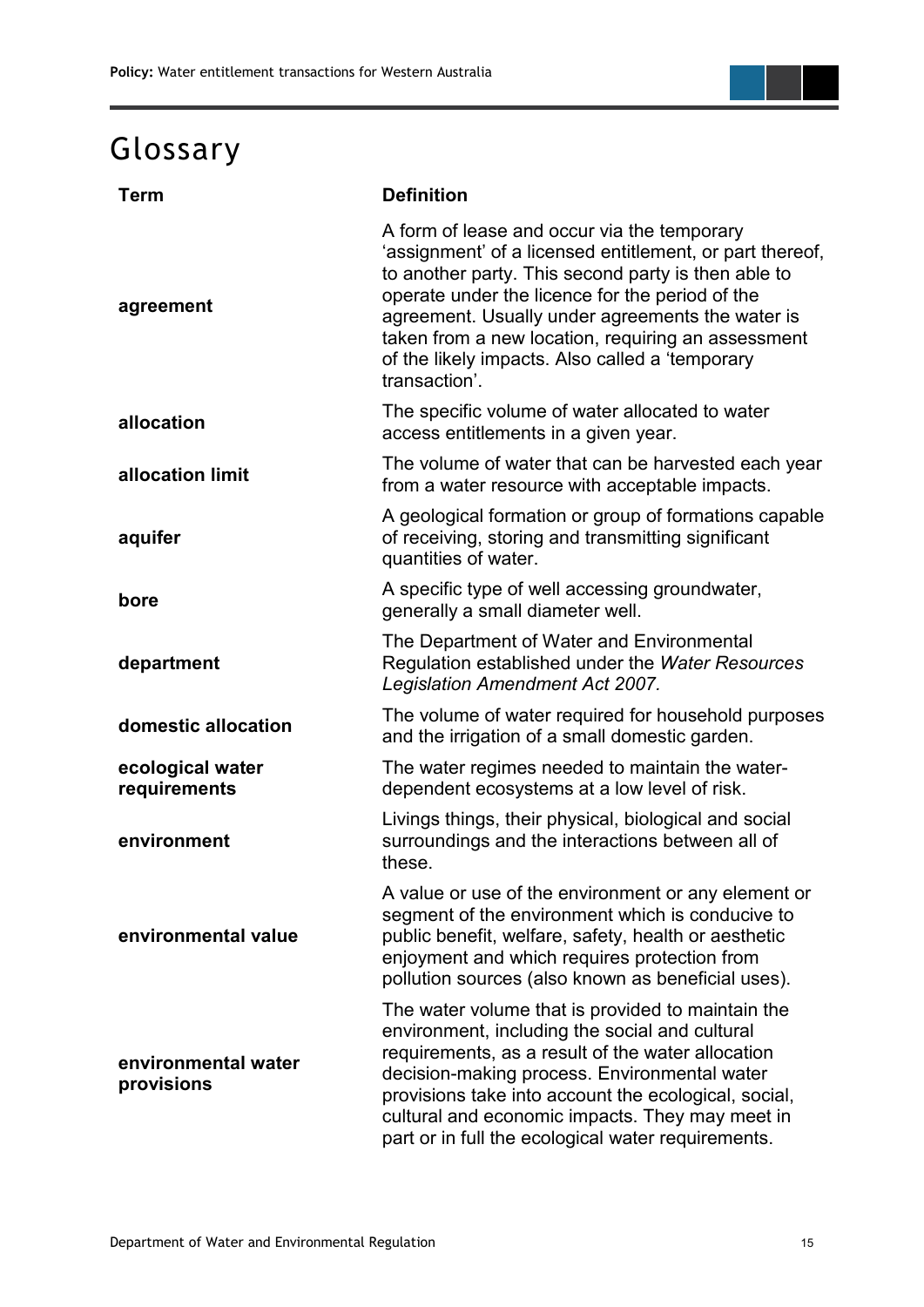

| <b>Term</b>                               | <b>Definition</b>                                                                                                                                                                                                                                                                                                                                                   |
|-------------------------------------------|---------------------------------------------------------------------------------------------------------------------------------------------------------------------------------------------------------------------------------------------------------------------------------------------------------------------------------------------------------------------|
| groundwater                               | The water that occurs in pore spaces and fractures in<br>rocks beneath the ground surface.                                                                                                                                                                                                                                                                          |
| policy                                    | A guideline that is not directly supported by any<br>legislation but has been adopted by the Department<br>of Water and Environmental Regulation as its<br>guideline when assessing developments                                                                                                                                                                    |
| purchaser                                 | A person wishing to purchase an existing entitlement<br>either through a trade, a transfer or by forming an<br>agreement with an existing licensee.                                                                                                                                                                                                                 |
| right                                     | The rights to take and use water conferred by the<br>Rights in Water and Irrigation Act 1914, for example a<br>riparian right or by licence under section 5C of the<br>Act.                                                                                                                                                                                         |
| riparian right                            | Rights of a landowner to water on or bordering his<br>property, including the right to prevent diversion or<br>misuse of upstream water                                                                                                                                                                                                                             |
| trade                                     | Where an entitlement is permanently traded to<br>another person and the water will be taken from<br>another location. An example is where a licensee<br>sells their water entitlement to another person who<br>will take the water from a different location and<br>possibly use it for a different purpose.                                                        |
| transfer                                  | Where an entitlement is permanently transferred to<br>another person but the water will be taken from the<br>same location. An example of a transfer is when a<br>licensee sells their property operation (for example a<br>market garden) together with the water entitlement to<br>another person who will continue with the operation.                           |
| vendor                                    | A person wishing to either trade, transfer or through<br>an agreement allow another person (purchaser) to<br>take the water                                                                                                                                                                                                                                         |
| water entitlement                         | In relation to a licence means the quantity of water<br>that the licensee is entitled to take under the licence<br>and includes part of a water entitlement.                                                                                                                                                                                                        |
| water entitlement<br>transaction          | Describes the ability of a licence holder to trade,<br>transfer, or form an agreement (i.e. transact) for all or<br>part of the licensed entitlement, to be taken by<br>another person. In most cases an exchange of a WET<br>involves a monetary exchange although in some<br>instances transfers may occur without recompense<br>(for example a deceased estate). |
| water resources<br>management unit (WRMU) | A defined subarea within a groundwater area or<br>surface water area and aquifer or stream from which                                                                                                                                                                                                                                                               |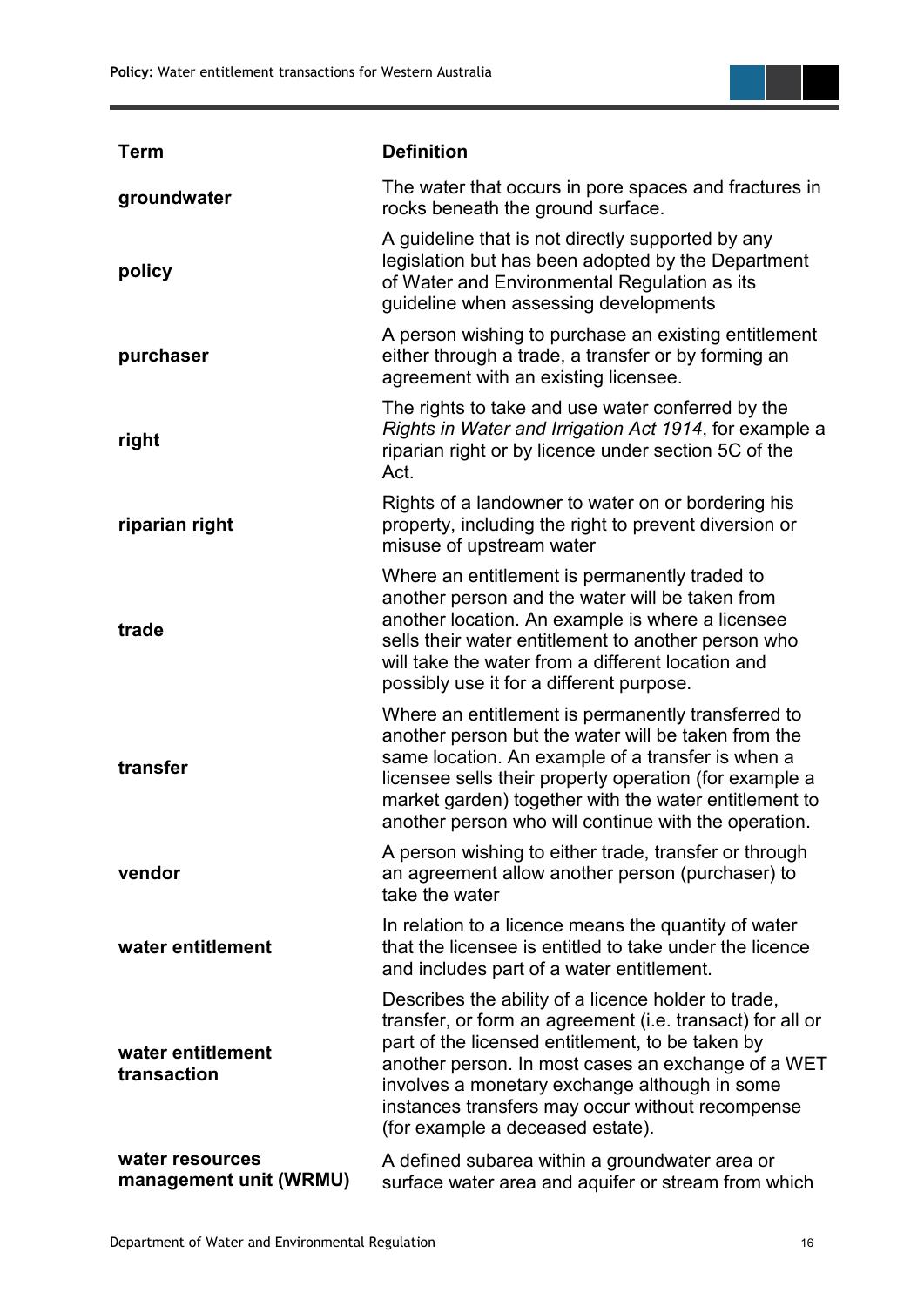

#### **Term Definition**

water is abstracted. A defined subarea may have a number of WRMUs (for example, multiple aquifers). This is the base unit of allocation planning and will usually define the area within which a trade, a transfer, or an agreement may occur.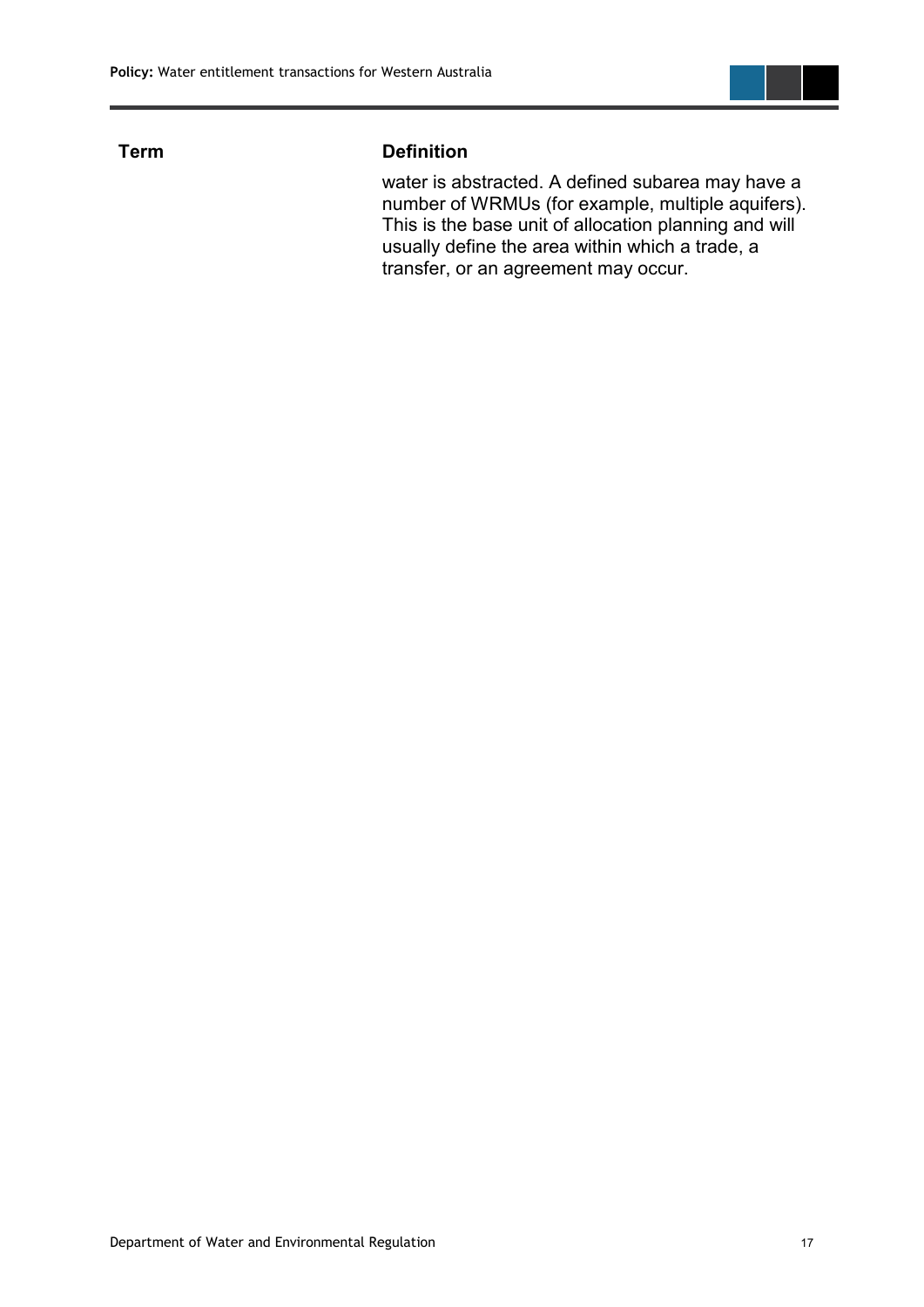# <span id="page-19-0"></span>References

Department of Water 2006, *Licence conditions related to metering requirements, Allocation note*, Department of Water, Perth.

Department of Water 2008, *Guidelines for water meter installation, Allocation note, Department of Water*, Perth.

Department of Water and Environmental Regulation 2019, *Policy on water conservation/efficiency plans*, Department of Water and Environmental Regulation, Perth.

Department of Water and Environmental Regulation 2019, *Policy: Timely submission for required further information*, Department of Water, Perth.

Department of Water 2009, *Operational policy 5.12 Hydrogeological reporting associated with a groundwater well licence*, DWPF 5.12, Department of Water, Perth.

Department of Water and Environmental Regulation 2019, *Policy: Managing unlicensed groundwater use*, Department of Water and Environmental Regulation.

Department of Water and Environmental Regulation 2019, *Policy: Measuring the taking of water*, Department of Water and Environmental Regulation, Perth.

Department of Water and Environmental Regulation 2019, *Policy: Giving an undertaking to grant a water licence or permit*, Department of Water and Environmental Regulation, Perth.

Department of Water and Environmental Regulation 2019, *Policy: Management of unused water entitlements*, Department of Water and Environmental Regulation, Perth.

Government of Australia 2006, *Intergovernmental agreement on a national water initiative (NWI)*, Government of Australia, Canberra.

Government of Western Australia, *Rights in Water and Irrigation Act 1914*, State Law Publisher, Perth.

Government of Western Australia 2000, *Rights in Water and Irrigation Regulations 2000*, State Law Publisher, Perth.

Government of Western Australia 2003, *A state water strategy for Western Australia, Securing our water future*, Department of the Premier and Cabinet, Perth.

Government of Western Australia 2005, *Government response to the report of the Irrigation Review Steering Committee*, Department of the Premier and Cabinet, Perth.

Government of Western Australia 2007, *State water plan 2007*, Department of the Premier and Cabinet, Perth.

Government of Western Australia 2007, *Western Australian government response to a blueprint for water reform in Western Australia*, Department of the Premier and Cabinet, Perth.